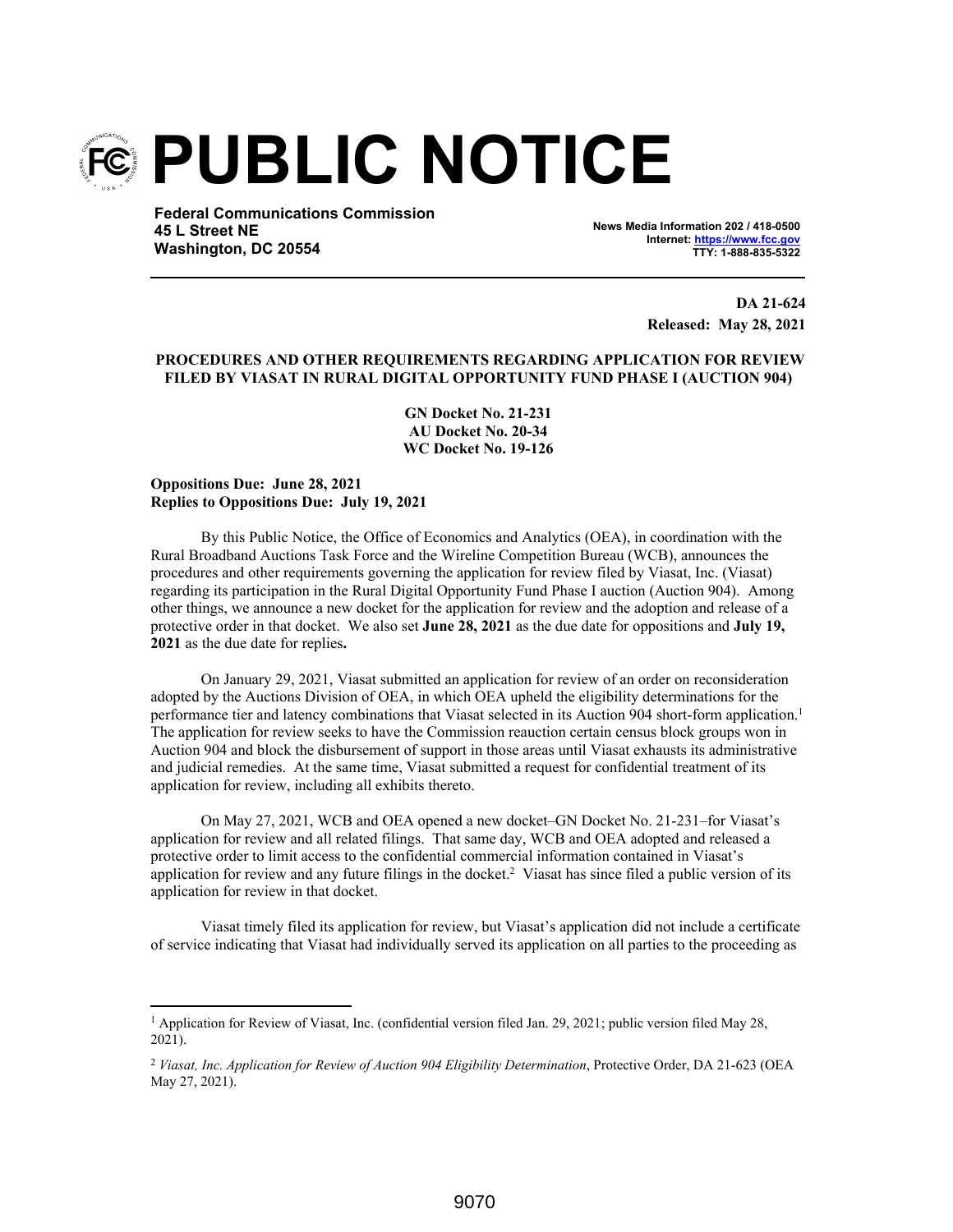required by section  $1.115(f)$  of the Commission's rules.<sup>3</sup> This requirement ensures that all interested parties are timely apprised of the application and the consequent deadline for filing an opposition.

Notwithstanding the certificate of service issue, we waive *sua sponte* the service requirement for Viasat's application for review. Section 1.3 provides that the Commission may waive its rules and requirements where there is "good cause shown" to do so.<sup>4</sup> Good cause, in turn, may be found "where particular facts would make strict compliance inconsistent with the public interest."<sup>5</sup> A waiver is therefore "appropriate only if special circumstances warrant a deviation from the general rule and such deviation will serve the public interest."<sup>6</sup>

While Viasat may have the ability and the means to serve its application for review on all required parties, we acknowledge that more than 500 entities filed short-form applications to bid in the auction, and more than 400 parties filed post-auction long-form applications for universal service support.<sup>7</sup> Each such party may be interested in an application for review seeking a re-auction of census block groups. In a similar context where a proceeding involves twenty or more parties, the Commission allows a public notice to take the place of individualized service by the Commission.<sup>8</sup> Accordingly, we find that it is in the public interest to relieve Viasat of this service obligation, and we provide notice to all interested parties via this Public Notice.

Under the Commission's rules, oppositions to an application for review must be filed within 15 days after the application for review is filed,<sup>9</sup> and replies to oppositions shall be submitted within 10 days of the filing of the opposition,<sup>10</sup> in this case June 14, 2021, and June 24, 2021, respectively.

We extend, however, the deadline for filing oppositions to Viasat's application for review to **June 28, 2021**, and the deadline for filing replies to those oppositions to **July 19, 2021.** Although the Commission does not routinely grant extensions of time,<sup>11</sup> we find that an extension is warranted in this instance because parties to this proceeding were not served by Viasat.<sup>12</sup> In addition, we find that an

<sup>5</sup> *Ne. Cellular Tel. Co. v. FCC*, 897 F.2d 1164, 1166 (D.C. Cir. 1990). In making this determination, the Commission may "take into account considerations of hardship, equity, or more effective implementation of overall policy." *WAIT Radio v. FCC*, 418 F.2d 1153, 1159 (D.C. Cir. 1969).

<sup>6</sup> *Ne. Cellular Tel. Co.*, 897 F.2d at 1166.

<sup>7</sup> *See Rural Digital Opportunity Fund Phase I Auction; Status of Short-Form Applications to Participate in Auction 904; Corrections Due September 23, 2020*, Public Notice, 35 FCC Rcd 9875 (OEA/WCB 2020); *417 Long-Form Applicants In The Rural Digital Opportunity Fund Phase I Auction (Auction 904)*, Public Notice, DA 21-170 (OEA/WCB 2021). The winning bidders in the auction that submitted long-form applications did not necessarily file short-form applications themselves. That is, a significant number of long-form applicants were members of consortia, which each filed a single short-form application on behalf of all its members.

8 47 CFR § 1.47(a) ("In proceedings involving a large number of parties, and unless otherwise provided by statute, the Commission may satisfy its service obligation by issuing a public notice that identifies the documents required to be served and that explains how parties can obtain copies of the documents."); *id.* § 1.47(a), note to paragraph (a) ("The Commission expects that service by public notice will be used only in proceedings with 20 or more parties.").

 $9$  *Id.* § 1.115(d).

<sup>10</sup> *Id*.

<sup>11</sup> *Id.* § 1.46(a).

<sup>3</sup> 47 CFR § 1.115(f).

<sup>4</sup> *Id.* § 1.3 ("Any provision of the rules may be waived by the Commission on its own motion or on petition if good cause therefor is shown.").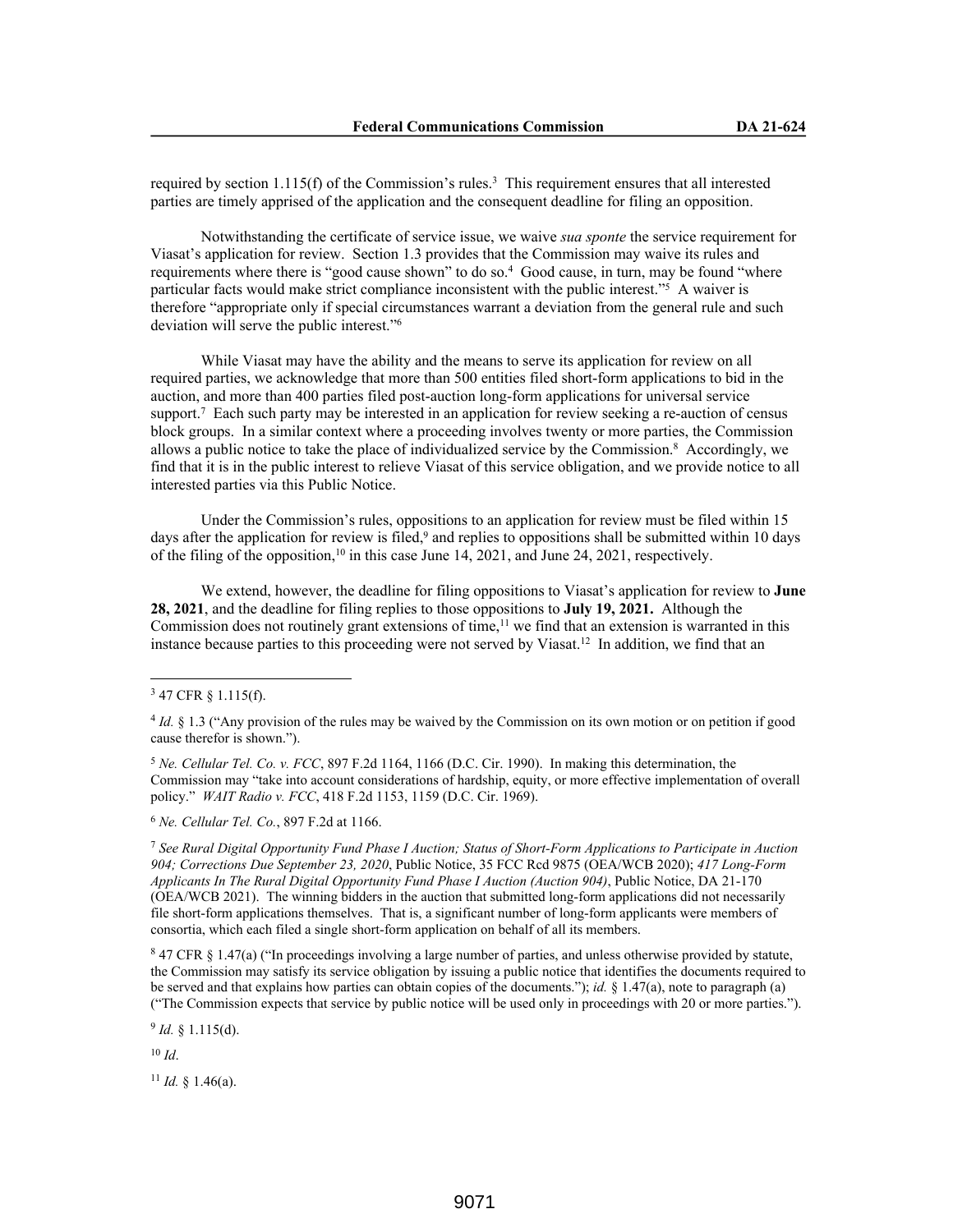extension of time will provide parties with sufficient time to comply with the procedures in the protective order that apply to the confidential information in Viasat's application, if they choose to access such information, and to review the issues raised therein. Furthermore, such an extension would allow for the development of a more complete record and would otherwise serve the public interest.<sup>13</sup>

We also find good cause to waive the service requirements in section 1.115(f) of the Commission's rules<sup>14</sup> for oppositions and replies to the application for review, and instead allow parties to file such documents in the Electronic Comment Filing System (ECFS).<sup>15</sup> Viasat's application for review presents special circumstances that warrant a deviation from the general service rule because the rule would unduly burden filers by requiring them to individually serve each party that has participated in the Rural Digital Opportunity Fund Phase I (Auction 904). A waiver of the service rule also will serve the public interest by reducing the burden of filing oppositions or replies, thereby encouraging participation by interested parties. In this limited circumstance, we find that the filing of oppositions and replies in ECFS will provide a suitable alternative to individualized service.

Thus, pursuant to sections  $4(i)$  and  $4(j)$  of the Communications Act of 1934, as amended,<sup>16</sup> and sections  $0.21(m)$ ,  $0.91(b)$ ,  $0.271$ ,  $0.291$ ,  $1.3$ , and  $1.46$  of the Commission's rules,<sup>17</sup> we waive the service requirement for Viasat's application for review, extend the deadline for filing oppositions and replies regarding Viasat's application for review, and waive the service rules for oppositions and replies in section 1.115(f) as set forth herein.

## *Ex Parte* **Presentations**

This proceeding is designated as a "permit-but-disclose" proceeding in accordance with the Commission's *ex parte* rules.18 Persons making oral *ex parte* presentations are reminded that memoranda summarizing the presentations must contain summaries of the substance of the presentations and not merely a listing of the subjects discussed. More than a one- or two-sentence description of the views and arguments presented is generally required. Other provisions pertaining to oral and written *ex parte* presentations in permit-but-disclose proceedings are set forth in section 1.1206(b) of the Commission's rules.

(Continued from previous page)

<sup>13</sup> *See Requirements for Oppositions and Replies Regarding Application for Review in Mobility Fund Phase II Proceeding*, Public Notice, 33 FCC Rcd 6263, 6264 (ASAD/WTB 2018); *Requirements for Oppositions and Replies Regarding Application for Review in Mobility Fund Phase II Proceeding, Public Notice, 33 FCC Rcd 3588* (WCB/WTB 2018); *Wireless Telecommunications Bureau Establishes Filing Deadline for Oppositions to Applications for Review and Replies in Data Roaming Proceeding*, Public Notice, 30 FCC Rcd 596, 596-97 (WTB 2015); *Petition of GCB Communications, Inc.*, Order, 27 FCC Rcd 10951, 10951, para. 3 (WCB 2012); *The Spectrum and Competition Policy Division of the Wireless Telecommunications Bureau Grants the Motion for Extension of Time Filed by the National Park Service to File an Opposition to the Application for Review Filed by Wireless Network Properties, LLC Regarding a Proposed Tower in Chattanooga, Tennessee*, Public Notice, 22 FCC Rcd 11960, 11960 (WTB 2007).

<sup>14</sup> 47 CFR § 1.115(f).

<sup>15</sup> To the extent an opposition or reply contains confidential or highly confidential information, paragraph 5 of the protective order sets forth specific procedures for the submission of the document to the Commission.

 $16$  47 U.S.C. § 154(i), (j).

<sup>17</sup> 47 CFR §§ 0.21(m), 0.91(b), 0.271, 0.291, 1.3, 1.46.

<sup>18</sup> 47 CFR §§ 1.1200(a), 1.1206.

<sup>12</sup> *See Applications of Fred R. Morton, Jr.*, Memorandum Opinion and Order, 5 FCC Rcd 606, 606, para. 1 n.1 (1990); *Comcast Cable Communications, LLC*, Order, 24 FCC Rcd 4902, 4902, para. 3 (MB 2009).